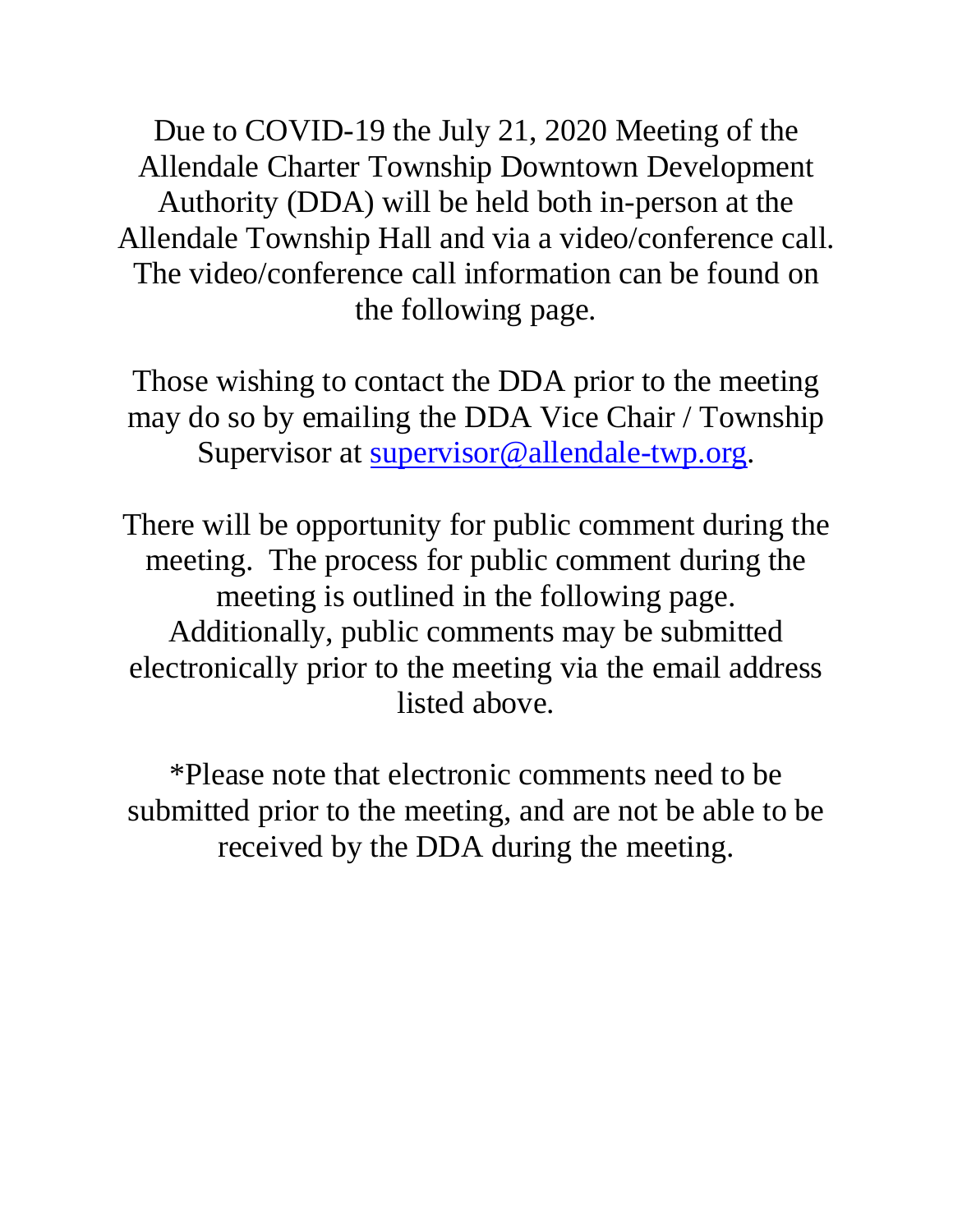Allendale Township Downtown Development Authority (DDA) Meeting Tues, July 21, 2020 8:00 AM (EDT)

**You can dial in using your phone.** United States: [+1 \(224\) 501-3412](tel:+12245013412,,757286077)

**Access Code:** 757-286-077

For Individuals with disabilities you can use this relay service: ……. 711…..

#### **Instructions**:

- 1. Dial into the number provided above.
- 2. You will be asked for an access code.
- 3. Enter the access code above.
- 4. Press # to confirm access code.
- 5. You will be asked for an audio pin. (There is no audio pin for this meeting.)
- 6. Press  $#$  to confirm you don't have an audio pin.

\*Once you enter the call you will be muted by the admin.

### **Public Comment**:

Please note that this meeting is open to the public, but is not structured for public discussion to occur throughout the entire meeting. Instead, there is opportunity for members of the public to address the DDA during specific points in the meeting.

#### **Public comment will be held during the meeting as outlined in the attached agenda**.

- 1. The admin for the call will unmute callers one by one.
- 2. When it is your turn to speak you will be notified that you have been "unmuted"
- 3. You will have 10 seconds to respond if you would like to speak.
	- o If you confirm that you will like to speak you will be given "the floor" and the opportunity to speak.
	- o If you decline to speak or do not answer, the admin will move to the next caller.
- 4. At the end of each public comment period, the opportunity for public comment will be closed and the Meeting Chair will move the meeting forward.

## **Closing the Meeting:**

- 1. Closing of the meeting will proceed by motion of the DDA after completion of the items on the agenda. The agenda can be found in the following pages.
- 2. Shortly after the meeting is closed the admin will end the meeting for all participants. You should hear a brief chime and then the call will be disconnected.